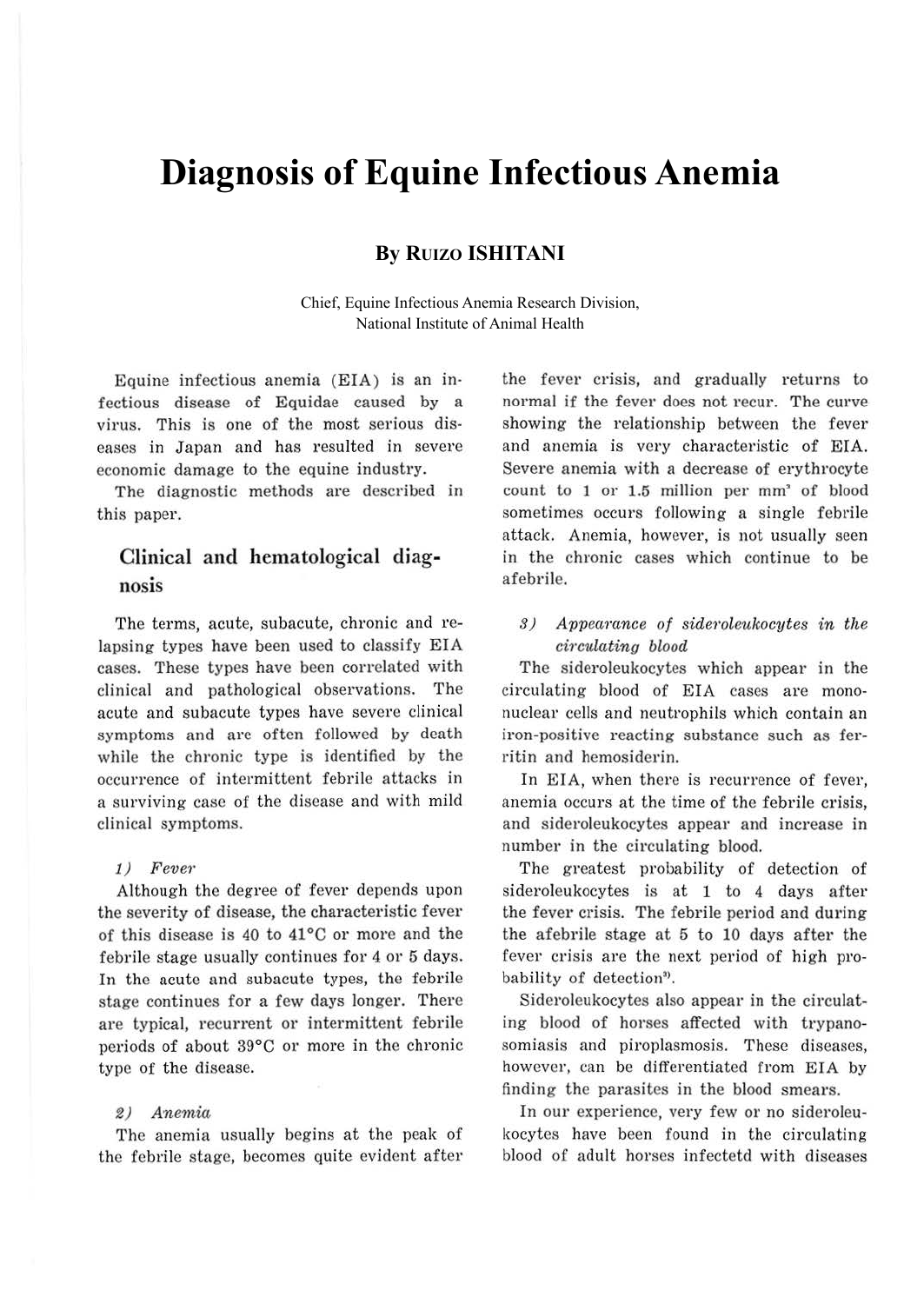other than EIA, trypanosomiasis and piroplasmosis. In Japan, where neither piroplasmosis nor trypanosomiasis is known to occur, horses in which one or more sideroleukocytes are found per 10,000 leukocytes are legally considered to be positive for EIA<sup>9</sup>.

The method<sup>®</sup> which has been used in Japan for the detection of sideroleukocytes in the blood is carried out as follows:

(1) One milliliter of 10 per cent sodium citrate solution is placed in a test tube.

(2) About 9 ml. of blood is taken from the jugular vein and mixed with the solution.

(3) The tube is allowed to stand at room temperature for 1 to 2 hours, during which time the erythrocytes are sedimented.

 $(4)$  The plasma is transferred to a 15 ml. conical centrifugal tube.

(5) The plasma is centrifuged at 1,000 rpm for 3 to 4 minutes.

(6) The resulting supernatant is discarded.

(7) The sediment is taken up with a capillary tube.

 $(8)$  A leukocyte smear is prepared from a drop of the sediment and dried in air.

(9) The leukocyte smear is fixed in methyl alcohol for 2 to 3 minutes and dried in air.

(10) The smear is flooded with Prussian blue solution for 10 to 20 minutes and then washed with water for 5 minutes or more.

(11) It is then counter-stained with a 0.1 per cent pyronin solution, washed with water, and dried.

(12) The smear is examined under a microscope using the oil immersion objective. Iron-positive substances stain blue and the nuclei of the leukocyte stain red.

### 4) Other changes of the blood and clinical *signs*

Although a neutrophilia is observed at the febrile stage, relative lymphocytosis and monocytosis are present after the crisis. The erythrocyte sedimentation rate is also increased. Weakness, loss of appetite, edema and generalized icterus often appear in severe cases. Cardiac weakness is an important clinical sign because of its presence even in those chronic cases with normal temperature.

## **Histopathological diagnosis by liver biopsy**

A diagnostic method based on the histopathological examination of liver biopsy tissue specimens has been applied to latent and asymptomatic cases of EIA, especially those in which it was difficult to reach a diagnosis by clinical or hematological methods.

The instrument for liver biopsy which has been used in Japan is illustrated in Fig. l, and the technique for liver biopsy of the horse is as follows:

 $(1)$  The needle used for this purpose is 25.3 cm in length and consisted of an outer (A) and inner (B) needles and a cutter (D).

(2) The intercostal space between the 14th and 15th ribs on the right thorax at a point



Fig. 1. Instrument for liver biopsy



Fig. 2. Site of entry for liver biopsy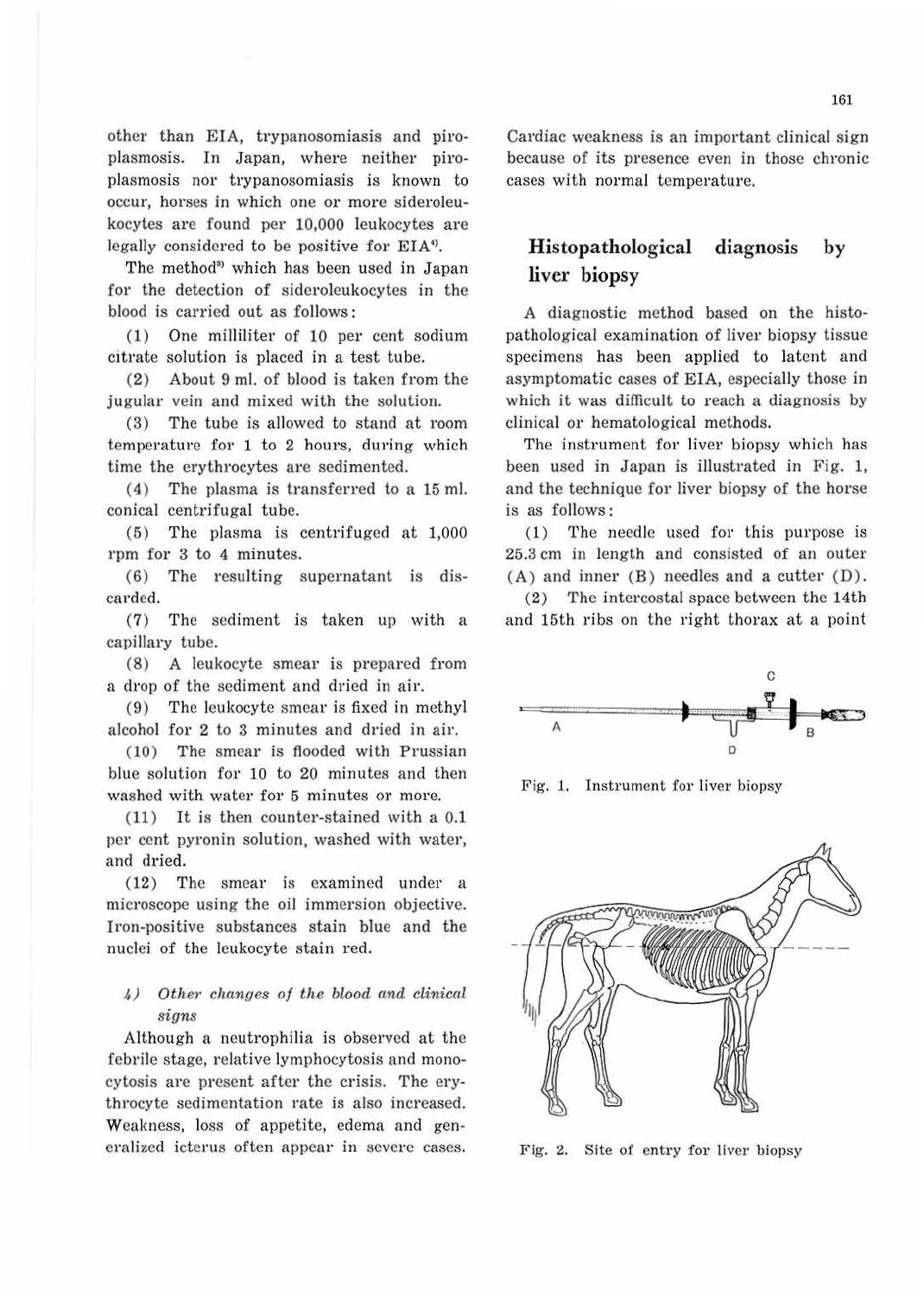through a horizontal line passing through the coxo-femoral joint is selected as the site for entry (Fig. 2).

(3) The site is shaved, disinfected, and a small incision is made in the skin.

( 4) The sterilized biopsy needle is introduced through the skin incision and muscles directly into the thoracic cavity.

 $(5)$  When the tip of the needle encounters the diaphragm, the needle moves with the movement of the diaphragm. It is then directed to the elbow joint of the opposite side.

(6) The inner needle is then drawn out 5 to 7 cm and fixed with a screw. Make sure that the cutter is pulled back.

(7) The needle is then pushed as far as the stop to penetrate the liver parenchyma, the cutter pushed forward, and then the needle is withdrawn from the animal all in a single smooth motion.

(8) The small piece of liver tissue found within the outer needle is removed by expulsion with the inner needle.

(9) The skin incision is disinfected and sutured.

(10) The liver tissue is immediately fixed in 10 per cent buffered formalin. It is then embedded in paraffin, and *6µ,* sections are made and stained with hematoxylin and eosin and with Prussian blue.

(11) The liver specimen is examined under a microscope.

In severe cases, there is a severe proliferation and desquamation of Kupffer cells or endothelial cells of the sinusoids, focal proliferation of reticuloendothelial cells and lymphoid cells in the acini and Glisson's sheath, and degeneration of liver cells.

In mild EIA, a slight swelling and desqumation of Kupffer cells or sinusoidal endothelial cells occurs in the acini, and nodular and diffuse accumulation of lymphoid cells occurs in Glisson's sheath.

There are, however, only minute lesions involving a few round cells in the acini and Glisson's sheath of the liver in these EIA cases diagnosed on the basis of lesions of the

spleen and lymph nodes. In these cases, hepatic lesions are not characteristic of EIA'>.

## Diagnosis using the horse inoculation test

For the EIA diagnosis, the horse inoculation test is still the most important method, which, however, is not practical from the standpoint of economy. The conduct of the test which has been used in our laboratory is as follows :

Two heathy horses 6 to 18 months of age which have been observed clinico-hematologically for 2 months are inoculated subcutaneously with 100 ml of blood from the suspected horses. They are then observed clinico -hematologically for 3 months after inoculation.

When one or both animals are infected with EIA, the suspected horse is considered to be EIA, and when both animals are not infected, the suspect is considered to be free of EIA.

## Diagnosis using the horse leukocyte culture method

The cultivation of the EIA virus in horse leukocyte and bone marrow cell culture was first accomplished by Kobayashi<sup>5</sup>. The cell culture technique employs equine leukocytes obtained from heparinized blood aseptically withdrawn from the jugular vein of healthy horses.

The blood is allowed to stand at room temperature for about 60 minutes or until the erythrocytes are sedimented. The plasma layer is collected and centrifuged at 1,000 to 1,500 rpm for 7 minutes.

The leukocyte sediment is washed once in Hanks solution, suspended in nutrient medium at a concentration of approximately 20 million cells per ml and incubated as a stationary culture at 37°C.

Modified Carrel flasks, bottles and tubes which contain 2, 10 and 0.5 ml of cell suspension, respectively, have been used. The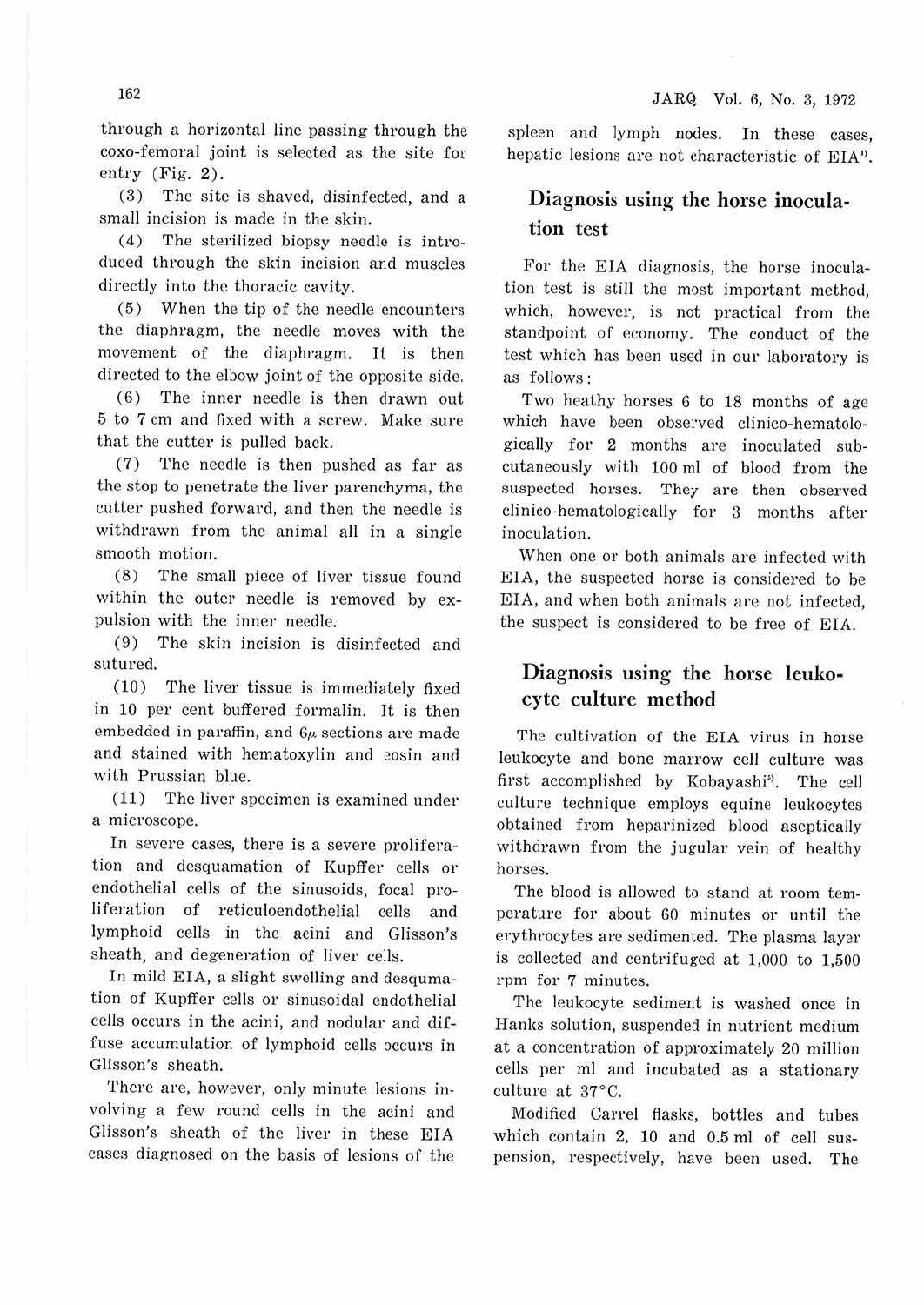tissue culture media used is either whole bovine serum or a mixture of equal volumes of bovine serum and Eagle's medium<sup>6</sup>.

The virus material is inoculated in these cultures on the second day after the beginning of cultivation of the leukocytes. Cultures are examined daily under a microscope.

Seven to 18 days after inoculation of the virus, cytopathic changes shown by clumping, degeneration and desquamation of cells appear.

In doubtful cases, cytopathic changes will definitely appear after a secondary passage of the cultured fluid into a new horse leukocyte culture if the virus is present. The complement fixation test is also used to detect the growth of virus in the tissue cultures.

The leukocyte culture technique has not yet been perfected to the point where it might serve as a substitute for the horse inoculation test. Some problems remain, particularly those pertaining to the maintenance of a constant leukocyte culture.

An important factor is the selection of a suitable leukocyte donor by the testing of several horses and to obtain an optimum combination of horse leukocytes and of bovine serum for use in the leukocyte culture.

#### Diagnosis using serological tests

The complement fixation (CF) test is used for the EIA diagnosis<sup>","</sup>. The virus material is prepared from a leukocyte culture of the EIA virus. After one cycle of freezing and thawing, the culture is centrifuged at 3,000 rpm for 15 minutes and the resulting supernatant solution is used as the antigen.

As for the application of the CF test for the diagnosis of EIA in the field, it is of much less value because the CF antibody against EIA remains elevated for only a short period of time and it does not show a second rise after its disappearance. It can, however, be of practical value for diagnosis when the test is used in mass outbreaks which occur within a relatively short period of time.

Virus neutralizing antibody has been de-

monstrated in the sera of EIA infected horses and the practical application of the virus neutralization test for diagnostic purpose is currently under investigation in Japan<sup>9</sup>.

Recently, an agar-gel immunodiffusion test was developed by Coggins & Norcross<sup>29</sup> in the United States. In this test, the antigen was prepared from the spleen of an infected horse at the acute stage of infection with EIA by the process of freezing and thawing and by chopping.

Another agar-gel immunodiffusion test using purified EIA virus as antigen was developed by Nakajima & Ushimi<sup>10</sup> in Japan. It seems that this test may be very highly specific for EIA, and is considered to be hopeful, because the antibody demonstrated by this test is group-specific for EIA virus and remained in the blood for a long time.

### References

- 1) Akiyama, Y. et al.: Equine infectious anemia occurring in Hokkaido, Japan-Its his-'topathology and a critical view on the occurrence and diagnosis of this disease. Nat. Inst. Anim. Hlth Quart. 7, 95-106 (1967).
- 2) Coggins, L. & Norcross, N. L.: Immunodifl'usion reaction in equine infectious anemia. *Cornell. Vet.* **60**, 330-335 (1970).
- 3) Ishii, S.: Diagnostic de l'anémie infectieuse du cheval au Japon. *Bull. Off. Int. Epizoot.* 36, 282-303 (1951).
- 4)' Ishitani, R.: Equine infectious anemia. Nat. Inst. Anim. *Hlth Quart*. **10**, Suppl. 1- 28 (1970).
- 5) Kobayashi, K.: Studies on the cultivation of equine infectious anemia virus in vitro. I, II & III. *Virus* **11,** 177- 189; 189-201; 249- 256 (1961). [In Japanese, with English summary.)
- 6) Kobayashi, K. & Kono, Y.: Propagation and titration of equine infectious anemia virus in horse leukocyte culture. Nat. *Inst.*  Anim. Hlth Quart. 7, 8-20 (1967).
- 7) Kono, Y. & Kobayashi, K.: Complement fixation test of equine infectious anemia. I. Specificity of the test: Nat. Inst. Anim. Hlth Quart. **6**, 194-203 (1966).
- 8) Kono, Y. & Kobayashi, K.: Complement fixation test of equine infectious anemia. II. Relationship between CF antibody re-